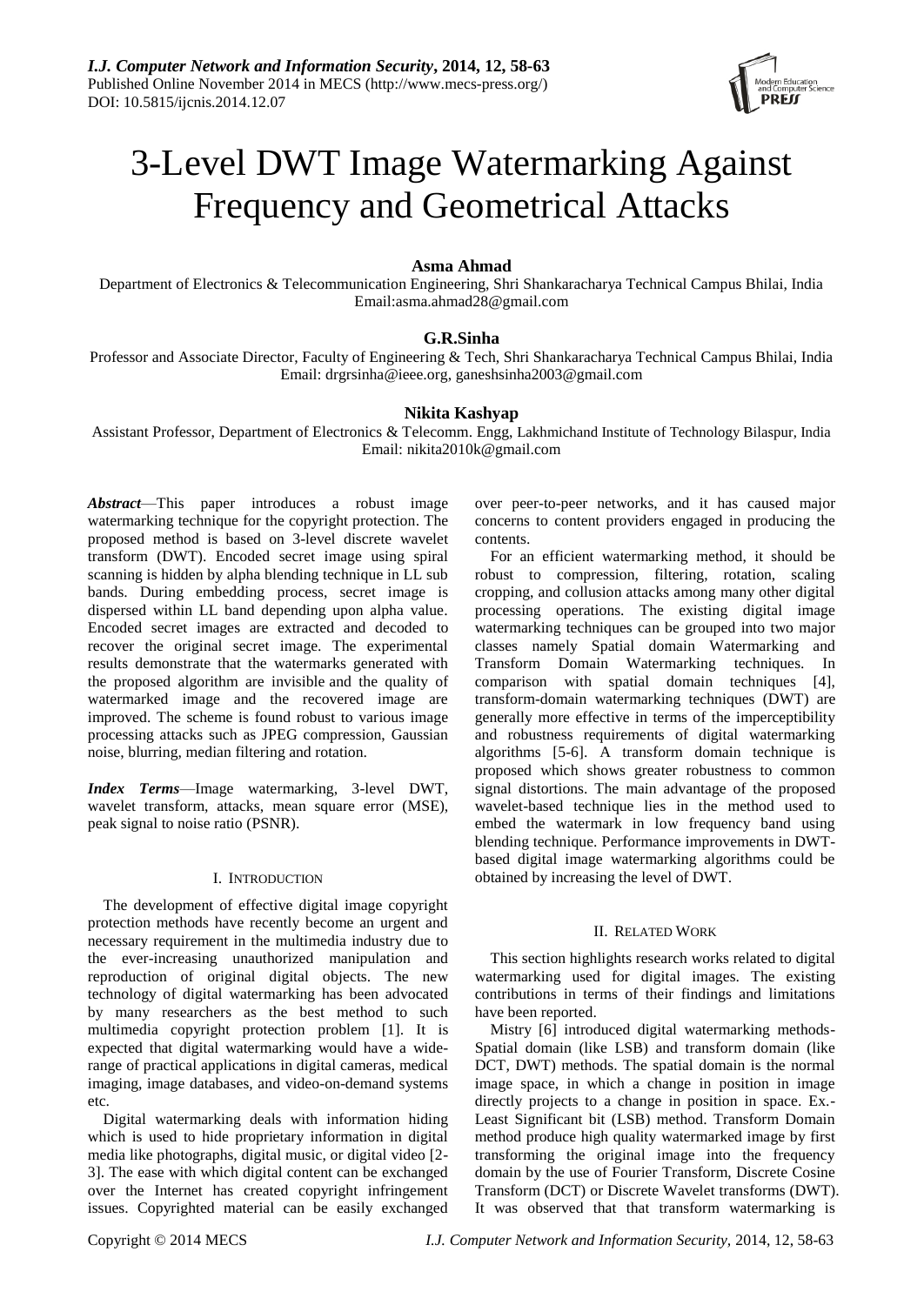comparatively much better than the spatial domain encoding. Transform based methods are very efficient and having more robustness for image processing attacks.

Gunjal [7] introduced a complete overview of digital image watermarking in spatial as well as transform domain. This paper focuses on quality factors essential for good quality watermarking, performance evaluation metrics (PSNR and Correlation Factors) and possible attacks. Overview of several methods with spatial and Transform domain watermarking was presented along with detailed mathematical background and their implementations. Comparative results of Digital Image Watermarking using least significant bit (LSB) method, discrete cosine transform (DCT) and discrete wavelet transform (DWT) method report that DWT based technique could achieve more robustness than other techniques. Hence more number of research works are being carried out in this category of watermarking technique.

Blossom et al. [8] proposed a DCT based watermarking scheme which provides higher resistance to image processing attacks. In this approach, the watermark is embedded in the mid frequency band of the DCT blocks carrying low frequency components and the high frequency sub band components remain unused. Watermark is inserted by adjusting the DCT coefficients of the image and by using key. Watermark can then be extracted using the same private key without resorting to the original image. However, the robustness and value of PSNR were found not satisfactory.

Hong et al. [9] proposed a robust digital watermarking scheme for copyright protection of digital images based on sub-sampling. The watermark is a binary image, which is embedded in discrete transform coefficient of the host image and not used in the original image. In this scheme, chaotic map was used in watermarked image. The result of watermark image is good and robust to attack.

Xia et.al [10] proposed a watermarking scheme based on the Discrete Wavelet Transform (DWT). The watermark, modeled as Gaussian noise, was added to the middle and high frequency bands of the image. The decoding process involved taking the DWT of a potentially marked image. The watermarks were extracted and correlated with sections of the original watermark. If the cross-correlation is more than threshold, then the watermark gets detected. Otherwise, the image was decomposed into finer and finer bands until the entire, extracted watermark was correlated with the entire, original watermark. Performance analysis shows that DWT is more robust to attack than DCT.

Akhil et al. [11] proposed Discrete Wavelet Transform watermarking. The watermark embeds into salient features of the original image using alpha blending technique. The embedding and extraction of watermark is depend only on the value of alpha. All the results obtained for the recovered images and watermark are identical to the original images.

Luo et al. [12] proposed a fast and robust JPEG domain image watermarking method that utilizes spatial masking.

The watermarking algorithm is implemented in the compressed domain, and can also be implemented efficiently for real-time images. In order to achieve a real-time watermarking capability, the proposed method avoids several computation steps associated with JPEG compression. Experiment result shows that the watermarked image is robust to JPEG compression, different kinds of noise and image cropping attacks.

Kundur et al. [13] decomposed binary logo through DWT. The watermark is scaled by a salience factor, computed on a block by block basis, depending on local image noise sensitivity. It is then repeatedly added to the sub-bands of DWT decomposition of host image. Visual masking is thus exploited up to only block resolution. A binary code is embedded by suitably quantizing the coefficients of detail bands. For watermark recovery, the embedded binary code is estimated by analyzing coefficients quantization. Hu et al. [14] proposed an invisible watermarking technique based on DWT in the dual watermarking system to provide additional protection for visibly watermarked images. This paper describes the properties and requirements of such an invisible watermark, and then, gives the details of the watermarking algorithm. The experimental results have shown that the proposed algorithm is very effective to verify the ownership of visibly watermarked image [15- 19].

Most methods found in literature are highly complex and involve multiple execution stages. This paper presents a simple methodology to hide a grayscale image within another grayscale image using 3-level DWT and blending technique. This is tested against different attacks such as frequency attack (like JPEG compression, Gaussian noise, blurring, and median filtering) and geometrical attack (like rotation).

# III. DISCRETE WAVELET TRANSFORM (DWT)

Discrete Wavelet transform (DWT) is a mathematical tool for hierarchically decomposing an image [9]. It is useful for processing of non-stationary signals. The transform is based on small waves, called wavelets, of varying frequency and limited duration. Wavelet transform provides both frequency and spatial description of an image. Unlike conventional Fourier transform, temporal information is retained in this transformation process. DWT is the multi-resolution description of an image the decoding can be processed sequentially from a low resolution to the higher resolution [10]. The DWT splits the signal into high and low frequency components and the high frequency part contains information about the edge components, while the low frequency part is split again into high and low frequency parts. [19-25]. In two dimensional applications, for each level of decomposition, we first perform the DWT in the vertical direction, followed by the DWT in the horizontal direction. After the first level of decomposition, there are 4 sub-bands: LL1, LH1, HL1, and HH1. For each successive level of decomposition, the LL sub-band of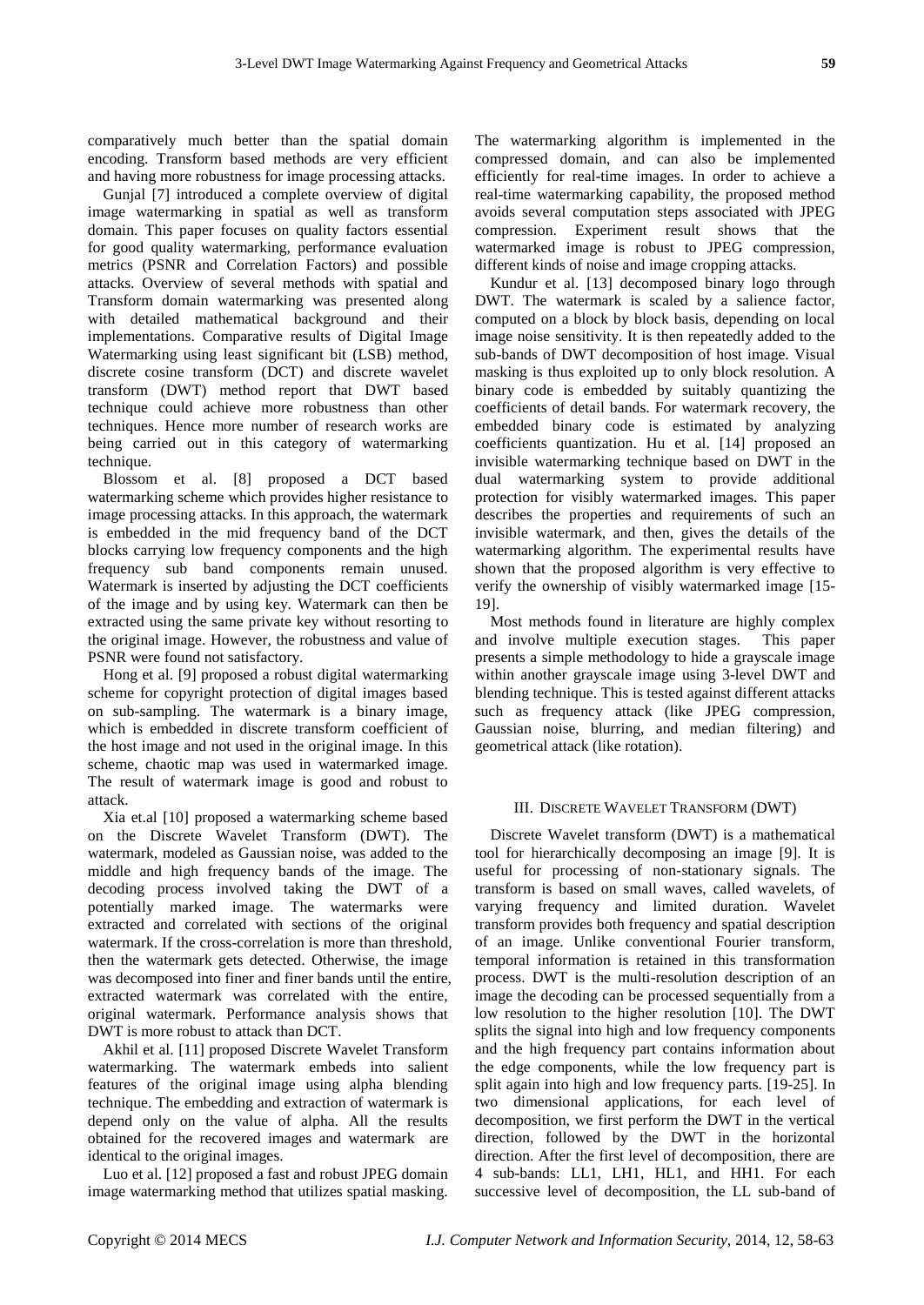the previous level is used as the input. To perform second level decomposition, the DWT is applied to LL1 band which decomposes the LL1 band into the four sub-bands LL2, LH2, HL2, and HH2.

To perform third level decomposition, the DWT is applied to LL2 band which decompose this band into the four sub-bands – LL3, LH3, HL3, HH3. This results in 10 sub-bands per component. LH1, HL1, and HH1 contain the highest frequency bands present in the image tile, while LL3 contains the lowest frequency band. The threelevel DWT decomposition is shown in Fig.1.



Fig. 1: 3-Level discrete wavelet decomposition.

DWT is currently used in a wide variety of signal processing applications, such as in audio and video compression, removal of noise in audio, and the simulation of wireless antenna distribution [8-12]. The decomposition level is very important factor in digital image watermarking.

## IV. WATERMARK ATTACK

To test the robustness of the proposed algorithm against attacks, watermarked image tested with different attacks like- JPEG compression, Gaussian noise, median filtering, blurring and rotation attack [16]. The JPEG Compression is applied with quality factor where the quality means the amount of degradation in the image to indicate the robustness of the proposed schemes against JPEG compression. The Gaussian noise is applied over the watermarked image with zero mean and 0.0002 variance, where the variance of the noise is a function of the image intensity values in the watermarked image. The Median filter searches the radius of a pixel selection for pixels of similar brightness, discarding pixels that differ too much from adjacent pixels, and replaces the center pixel with the median brightness value of the searched pixels. The blur filter smoothen transitions by averaging the pixels next to the hard edges and shaded areas in an image. Rotation applying a small degree of rotation on the watermarked image will lead to a full damage to the watermark information [22-25].

#### V. PROPOSED WATERMARKING TECHNIQUE

DWT technique is proposed as a new watermarking algorithm. The algorithm is divided into two main parts, watermark embedding and watermark extraction.

In this stage, the gray scale host image is read and 2D, and 3-level DWT is applied to the image which decomposes image into low frequency and high frequency components. Similarly, 2D and 3-level DWT is also applied to the watermark image which is to be embedded in the host image. The technique used for inserting the watermark is alpha blending [11, 15]. In this technique the decomposed components of the host image and the watermark are multiplied by a scaling factor and are added. Since the watermark embedded in this paper is perceptible in nature or visible, it is embedded in the low frequency approximation component of the host image. The watermarked image is obtained as:

$$
WMI = k*(LL2) + q*(WM2)
$$
 (1)

where WMI = low frequency component of watermarked image,  $LL3 = low$  frequency component of the original image obtained by 3-level DWT, WM3 = low frequency component of Watermark image, and  $k$ ,  $q =$  Scaling factors for the original image and watermark respectively [17].

After embedding the cover image with watermark image, 3-level Inverse discrete wavelet transform is applied to the watermarked image coefficient to generate the final secure watermarked image. Fig. 2 shows watermark embedding process



Fig. 2: Watermark Embedding Process.

## *B. Watermark Extraction process*

Now, 3-level DWT is applied to watermarked image and cover image which decomposes the image into subbands. The watermark is recovered from the watermarked image by using alpha blending: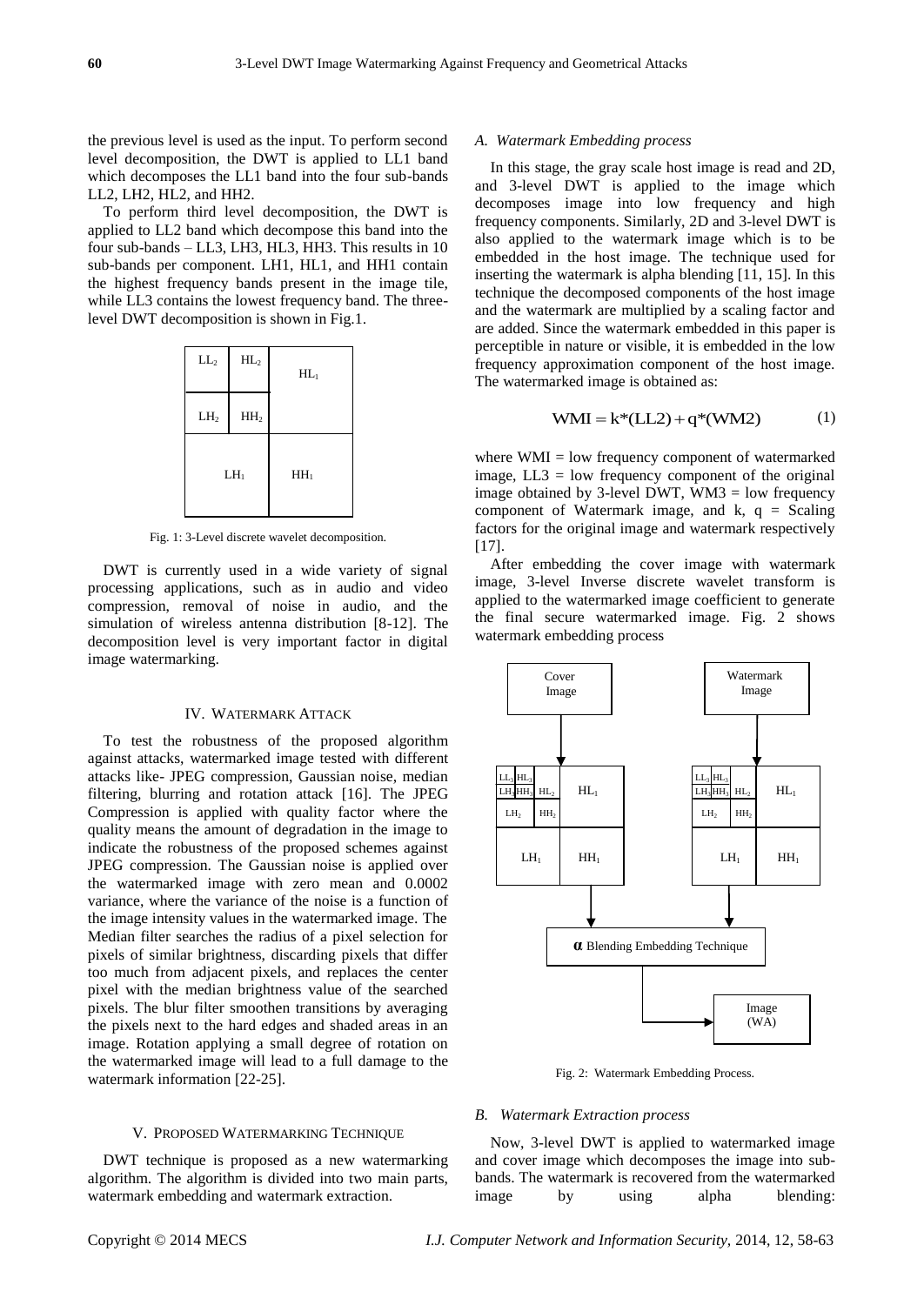$$
RW = (WMI - k^*LL3)
$$
 (2)

where RW= Low frequency approximation of recovered watermark, LL3= low frequency approximation of the original image, and WMI= low frequency approximation of watermarked image.

After extraction process 3-level Inverse discrete wavelet transform is applied to the watermark image coefficient to generate the final watermark extracted image. Fig. 3 shows the final watermark extraction process.



Fig. 3: Watermark extraction technique.

## VI. EXPERIMENTAL RESULTS

We have used grayscale image of Fruits as cover image and the peppers image as the watermark which are shown in Fig. 4 (a) and Fig. 4 (b) respectively. Both the images are of equal size of 256×256.



**(a) Original Image**



Fig . 4: Original and Watermark image

For embedding of watermark in the original image the selected value of scaling factor k is 0.98 and of q is 0.009. Fig. 5 and Fig. 6 depict the watermarked image and recovered image respectively using 3-level DWT.



Fig. 5: Watermarked images using 3-level DWT.



Fig. 6: Recovered image.

We tested the performance of proposed methods by applying different attacks like- JPEG Compression, Gaussian noise, Median filtering, Blur filter and Rotation.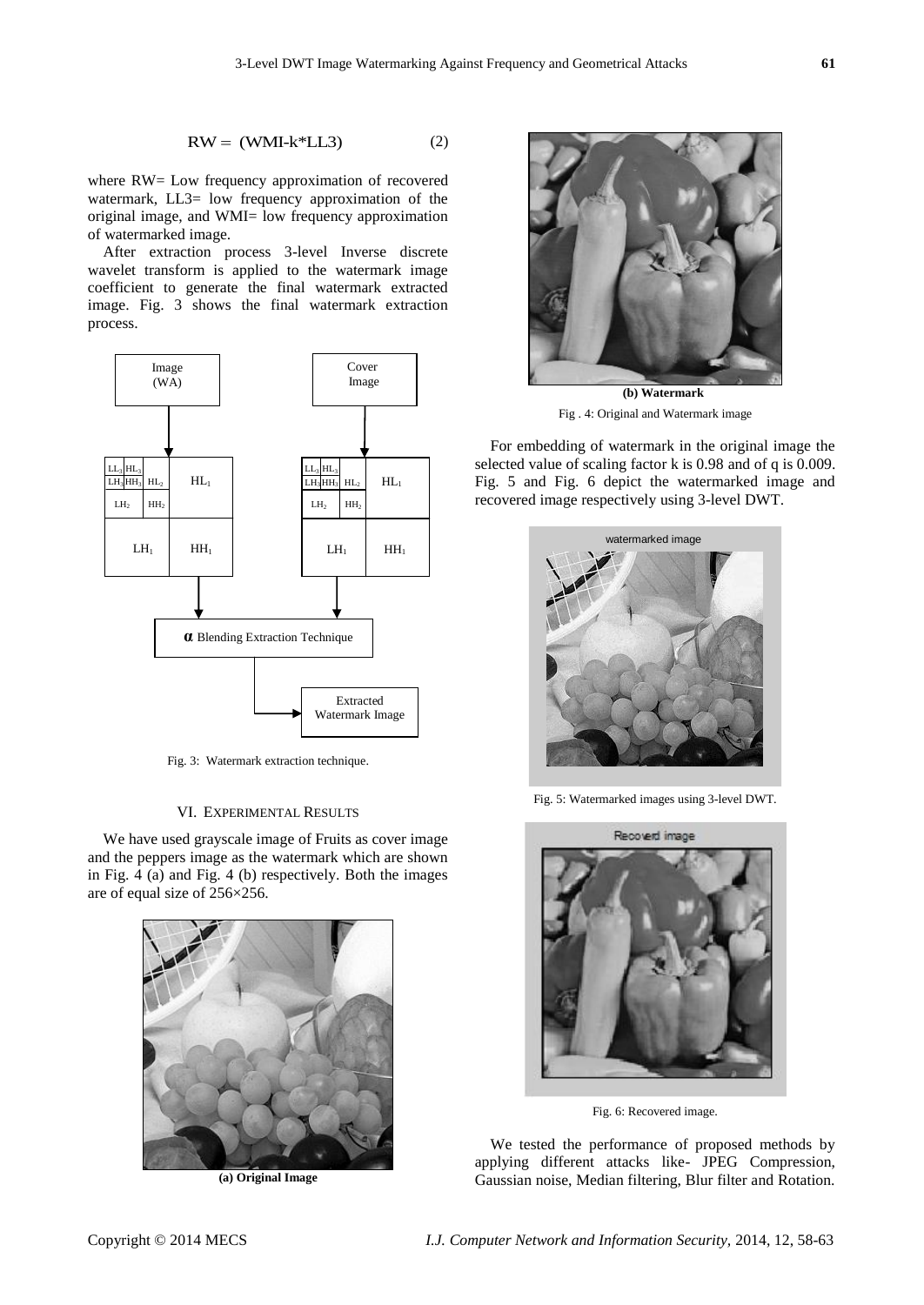Table I and Table II highlight the performance of 3-level DWT watermarking under different attacks.

Table 1 Comparison of CC, MSE and PSNR values of watermarked image under different attacks.

| <b>Types of Attack</b>     | $_{\rm CC}$ | <b>MSE</b> | <b>PSNR</b> |
|----------------------------|-------------|------------|-------------|
| No attack                  | 0.9999      | 01.808     | 45.557      |
| <b>JPEG</b><br>Compression | 0.9876      | 96.581     | 28.282      |
| Gaussian noise             | 0.9225      | $6.10e+02$ | 20.272      |
| Median filtering           | 0.985       | $1.16e+02$ | 27.497      |
| <b>Blur Effect</b>         | 0.995       | 47.556     | 31.358      |
| Rotation                   | 0.999       | 02.841     | 43.596      |

Table 2. Omparison of Cc, Mse and Psnr Values of the Recovered Image under Different Attacks

| <b>Types of Attack</b>     | CC     | <b>MSE</b> | <b>PSNR</b> |
|----------------------------|--------|------------|-------------|
| No attack                  | 0.9999 | 05.347     | 45.557      |
| <b>JPEG</b><br>Compression | 0.9875 | 96.471     | 28.287      |
| Gaussian noise             | 0.9225 | $6.10e+02$ | 20.272      |
| Median filtering           | 0.9852 | $1.16e+02$ | 27.497      |
| <b>Blur Effect</b>         | 0.9946 | 47.556     | 31.358      |
| Rotation                   | 0.9999 | 02.841     | 43.596      |

It can be observed that 3-level DWT algorithm is robust to different attacks. Under normal conditions, when there is no attack, the verification accuracy has highest performance and least against Gaussian noise. The experiment results of Level-3 DWT watermarking method under JPEG Compression, Gaussian noise, Median filtering, Blur filter and Rotation attack have been compared in terms of PSNR value in Fig. 7.



Fig 7. Comparison of PSNR value of watermarked images under different attack

#### VII. CONCLUSIONS

This paper presents a complete overview of Digital Image Watermarking techniques in transform domain (3 level DWT). This technique can embed the invisible watermark into salient features of the image using alpha blending technique. Experiment result shows that the quality of the watermarked image and the recovered watermark depend only on the scaling factors k and q. The DWT watermarking is resilient to frequency attacks and least robust to Gaussian noise.

## **REFERENCES**

- [1] Vidyasagar M. Potdar, Song Han, Elizabeth Chang, "A Survey of Digital Image Watermarking Techniques," 3rd *International Conference on Industrial Informatics (INDIN),* pp. 709-716, 2005.
- [2] Ibrahim, R. and Kuan, T. S., "Steganography Imaging (SIS): Hiding Secret Message inside an Image," *Proceedings of the World Congress on Engineering and Computer Science, San Francisco, USA*, 2010.
- [3] Nikita Kashyap and Sinha G.R., "Image watermarking using 2-level DWT", *Advances in Computational Research*, Vol. 4, Issue 1, pp.42-45, 2012.
- [4] L. Robert, T. Shanmugapriya, "A Study on Digital Watermarking Techniques," International Journal of *Recent Trends in Engineering*, 2009.
- [5] G. Rosline Nesa Kumari, B. Vijaya Kumar, L. Sumalatha, and Dr V. V. Krishna, "Secure and Robust Digital Watermarking on Grey Level Images," International *Journal of Advanced Science and Technology*, 2009.
- [6] Darshana Mistry, "Comparison of Digital Watermarking methods,‖ *21st Computer Science Seminar SA1-T1-7, IJCSE*, 2010.
- [7] Baisa L. Gunjal, R.R. Manthalkar, "An overview of transform domain robust digital image watermarking algorithms,‖ *Journal of Emerging Trends in Computing and Information Sciences*, 2010.
- [8] Blossom Kaur, Amandeep Kaur, Jasdeep Singh, ―Steganographic Approach for hiding Image in DCT Domain,‖ *International Journal of Advances in Engineering & Technology*, July 2011.
- [9] W. Hong and M. Hang, "Robust Digital Watermarking Scheme for Copy Right Protection," IEEE Trans. Signal *Process*, vo.l2, pp. 1- 8, 2006.
- [10] X. Xia, C. Boncelet, and G. Arce, "A Multiresolution Watermark for Digital Images," Proc. IEEE Int. Conf. on *Image Processing,* Oct. 1997.
- [11] Akhil Pratap Shing, Agya Mishra, "Wavelet Based Watermarking on Digital Image," Indian Journal of *computer Science and Engineering*, 2011.
- [12] W. Luo, G.L. Heileman "A fast and robust watermarking method for JPEG images," Computer Modelling & New *Technologies,* Vol. 8, No.1, pp. 39-47, 2004.
- [13] D. Kundur and D. Hatzinakos, "Digital Watermarking using Multiresolution Wavelet Decomposition, *Proceedings, IEEE International Conference Acoustic, Speech, Signal Processing,* 1998.
- [14] Nilanjan Dey, Anamitra Bardhan Roy, Sayantan Dey, "A novel approach of color image hiding using RGB color planes and DWT," *International Journal of Computer Applications*, 2011.
- [15] Baisa L. Gunjal, R.R. Manthalkar, "An Overview of Transform Domain Robust Digital Image Watermarking Algorithms,‖ *Journal of Emerging Trends in Computing and Information Sciences*, Vol. 2, No. 1, pp. 37-42, 2011.